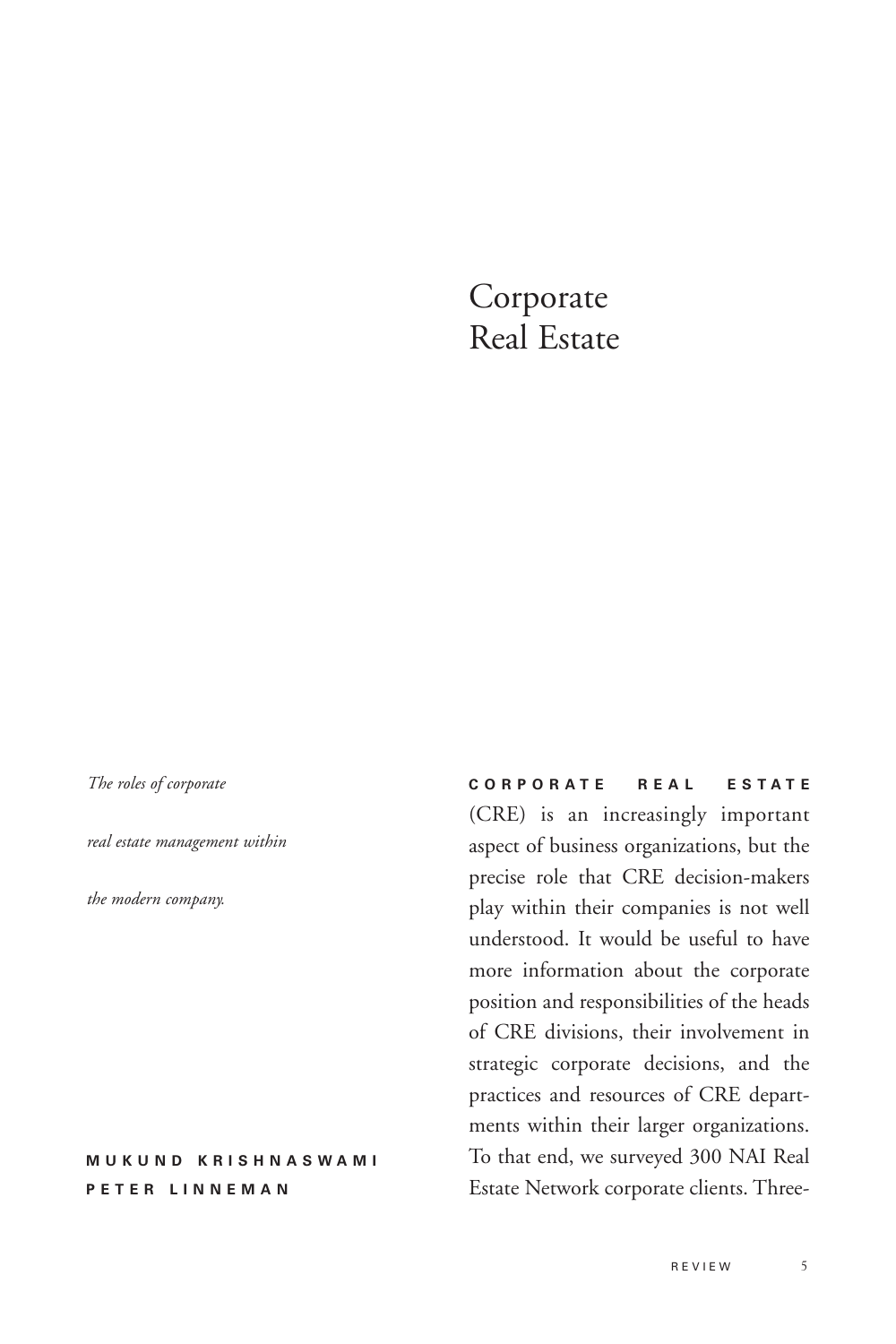**Figure 1:** Primary Industry of Respondents



quarters of the 78 responding companies are publicly owned, with the manufacturing, wholesale/retail trade and FIRE (finance, insurance and real estate) sectors each representing about a quarter of the respondents (Figure 1). The respondents are generally large firms, with 84 percent generating revenues in excess of \$1 billion per year, while only one

respondent has annual revenues of less than \$100 million. Although all the firms are headquartered in the United States, 50 percent are "global" firms, while 35 percent are "national," and 9 percent are "regional." These firms have substantial corporate real estate holdings, with the most widely held asset being office space (Figure 2).



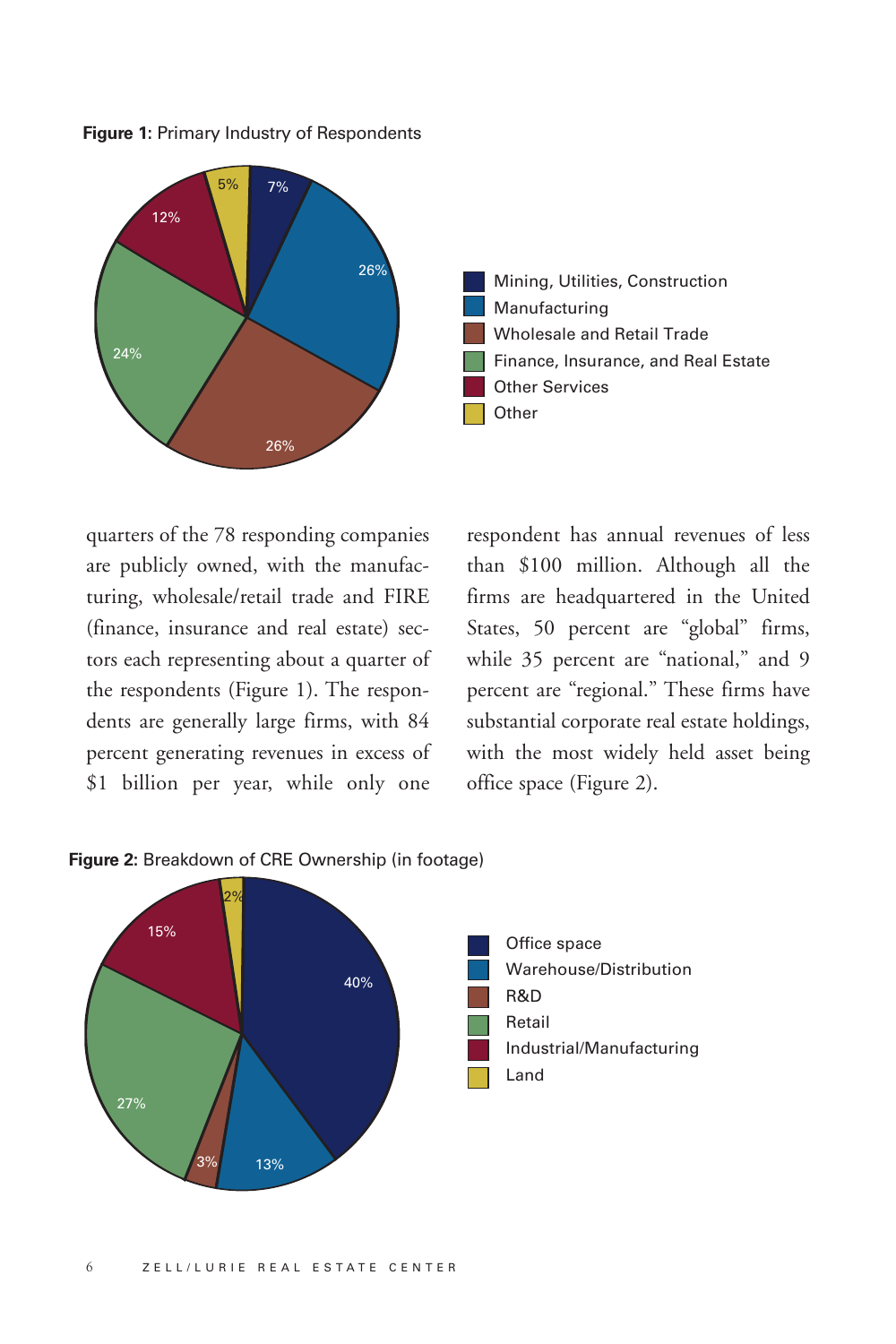The limited role that CRE heads play in corporate policy is underscored by the fact that only 9 percent hold the rank of Executive Vice President/Managing Director (EVP/MD). More than half are Senior Vice Presidents/Directors (SVP/D), while about a quarter are Vice Presidents/ Managers (VP/M). The lack of a "strategic" role for CRE is demonstrated by the fact that two-thirds of CRE heads report to administration, engineering and operations, planning, or purchasing, and a only a third report to finance (Figure 3). Thus, in spite of the fact that corporate real estate is the largest balance sheet item for most of these firms, the CRE department is generally viewed as functional rather than financial.

Somewhat surprisingly, CRE heads in the EVP/MD category disproportionately report to administration, while SVP/Dlevel executives disproportionately report to finance. This suggests that even in firms where CRE is considered important enough to merit a senior executive head, the group is largely seen as "task" oriented. The CRE reporting relationship also varies between public and private firms, with CRE heads in private firms disproportionately reporting to administration, while those in public companies disproportionately report to finance. This suggests that public companies see their companies as financial entities to be scrutinized for return on equity.

Staff sizes vary. Only 9 percent of the respondents have a staff greater than 100,



**Figure 3:** Percent of CRE Heads Reporting to Each Department, by Title of CRE Head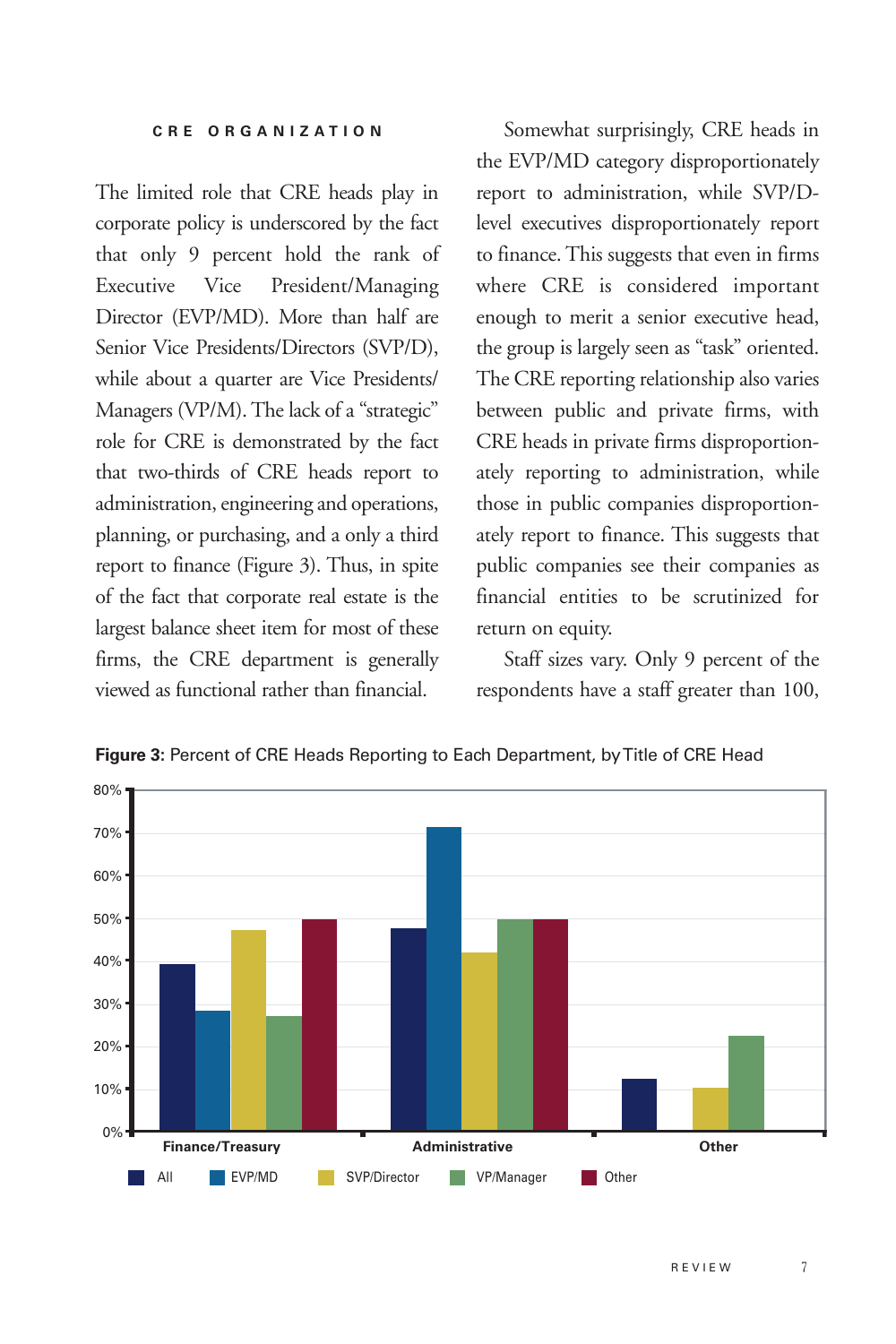**Figure 4:** Corporate Real Estate Staff Size



while more than half have a staff fewer than ten employees (Figure 4). This indicates that most firms engage in substantial outsourcing of their real estate activities. The respondents report varying degrees of outsourcing activity. Sixty percent of respondents outsource less than a quarter

of their activity, while 22 percent outsource more than half of all functions. The most commonly outsourced function is property management, followed by dispositions. None of the respondents outsource their finance function, demonstrating that this "control" element of CRE is a core



**Figure 5:** Distribution of CRE Staff Size by Reporting Department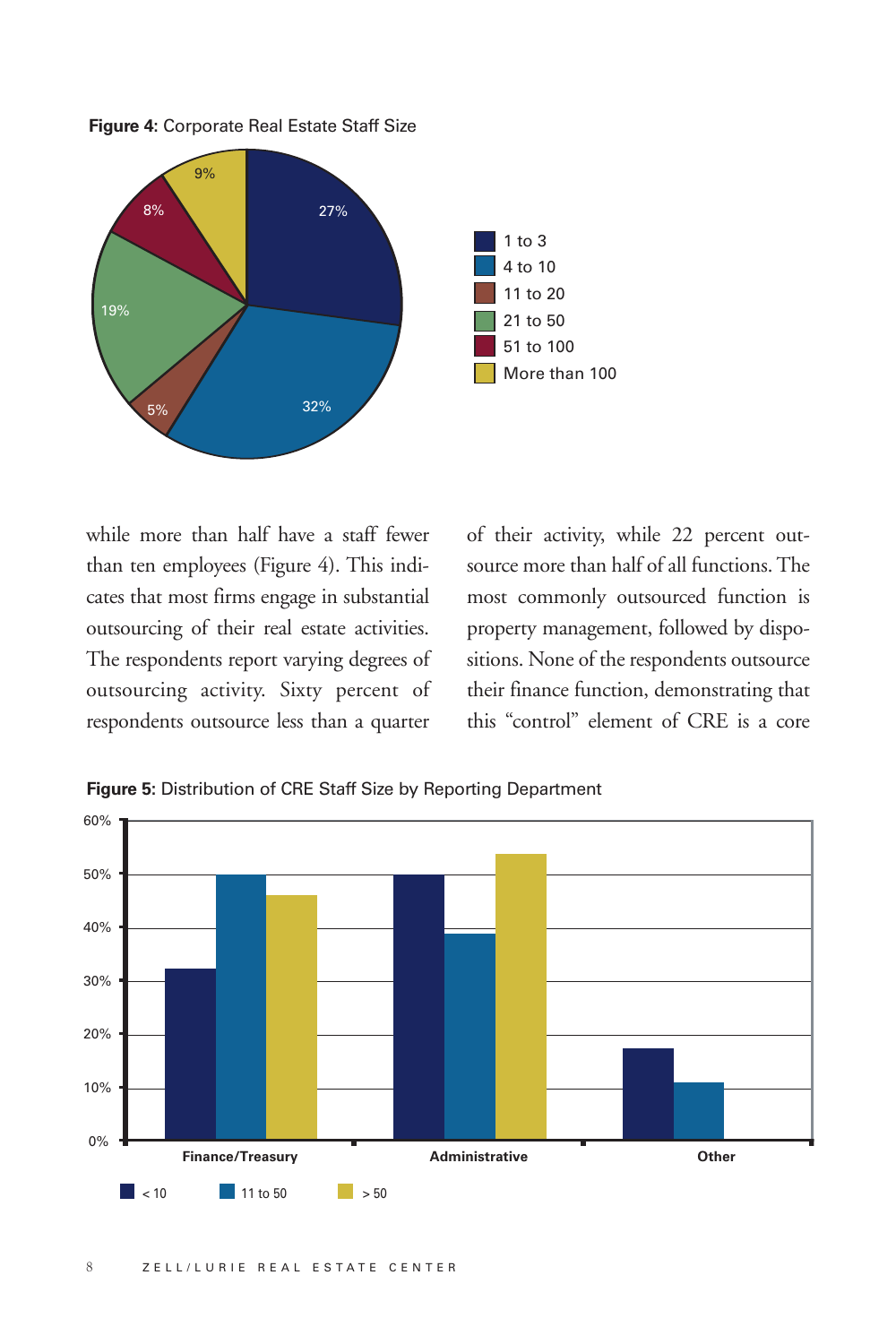

## Distribution of CRE Staff Size by Title of CRE Head

function for all CRE groups. Eleven percent of the respondents selected outsourced suppliers on a market-by-market basis, while 29 percent selected best in class suppliers in the local market. Thirtytwo percent of the respondents have entered into long-term agreements with best-in-class suppliers, and 28 percent have multi-year agreements at a portfolio level.

There is a relationship between the title of the CRE head and staff size (Figure 5). For example, the Executive VP group has



**Figure 6:** Distribution of Staff Type by Title of CRE Head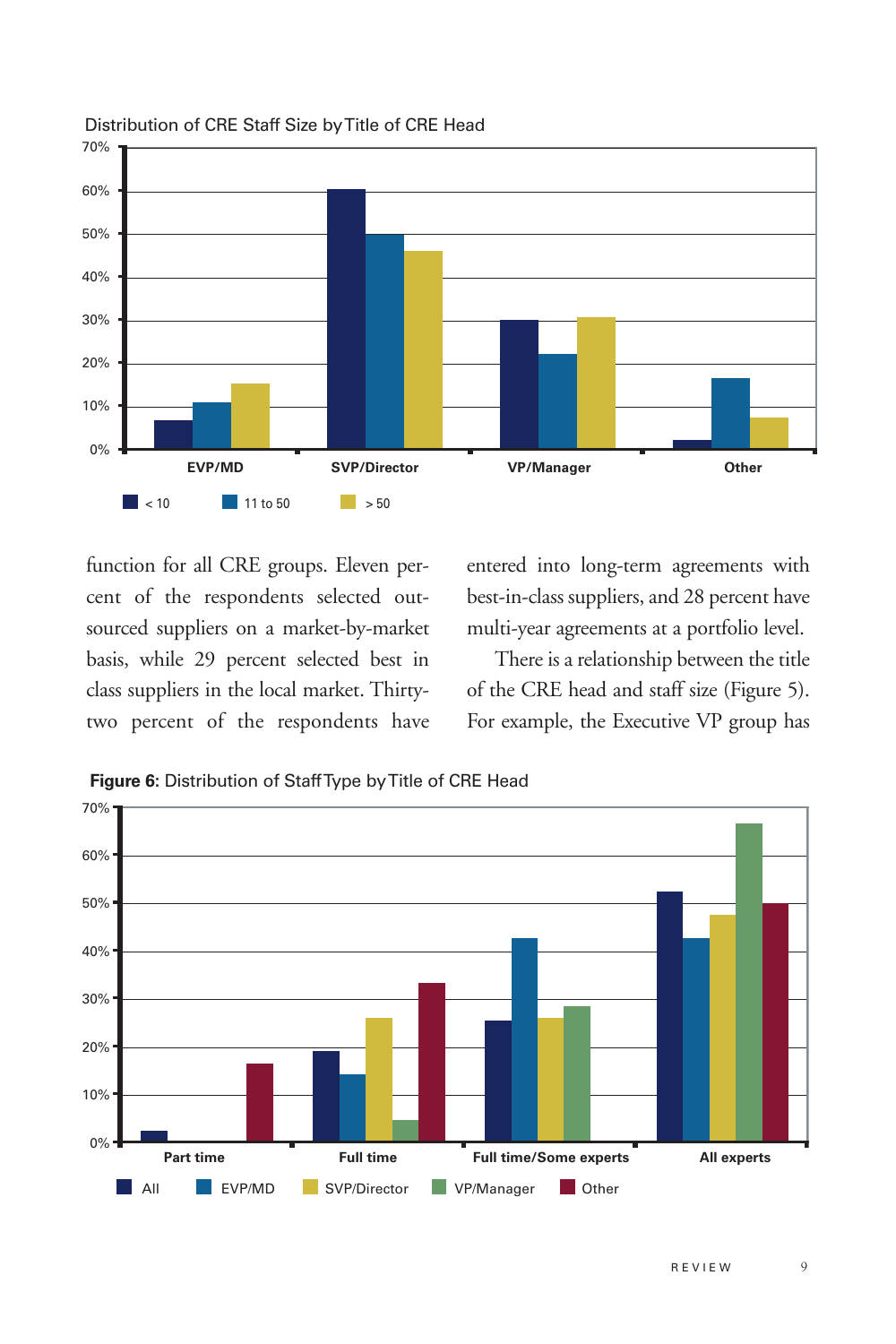

**Figure 7:** Distribution of Budget Type by Title of CRE Head

disproportionately large staffs, reflecting the larger managerial role required by larger, in-house departments. Also, those CRE departments with a staff size in excess of 100 employees represent three-quarters of respondents who report to finance/treasury or administration. CRE departments consist of both full- and part-time employees, with a positive relationship between the seniority of the head of CRE and their use of full-time staff (Figure 6).

Only 6 percent of respondents have department budgets contained in another department, and only 10 percent have limited budget authority (Figure 7). Thus, although "task" oriented by structure, most CREs are provided with budgeting capacity, which means that a key part of their job is to prioritize competing corporate real estate demands across operating divisions.

# **ROLE WITHIN ORGANIZATIONS**

Respondents were asked to rank the involvement of CRE in their organization for several functions, including strategy, transaction, processing/administration, dispositions, and due diligence (Table I). Amazingly, nearly every function has a median response of 1 (the lowest possible involvement level), with the exception of transactional involvement, which has median rating of 6.5 out of 10. This "task" orientation of CRE is further highlighted by the high average importance rank of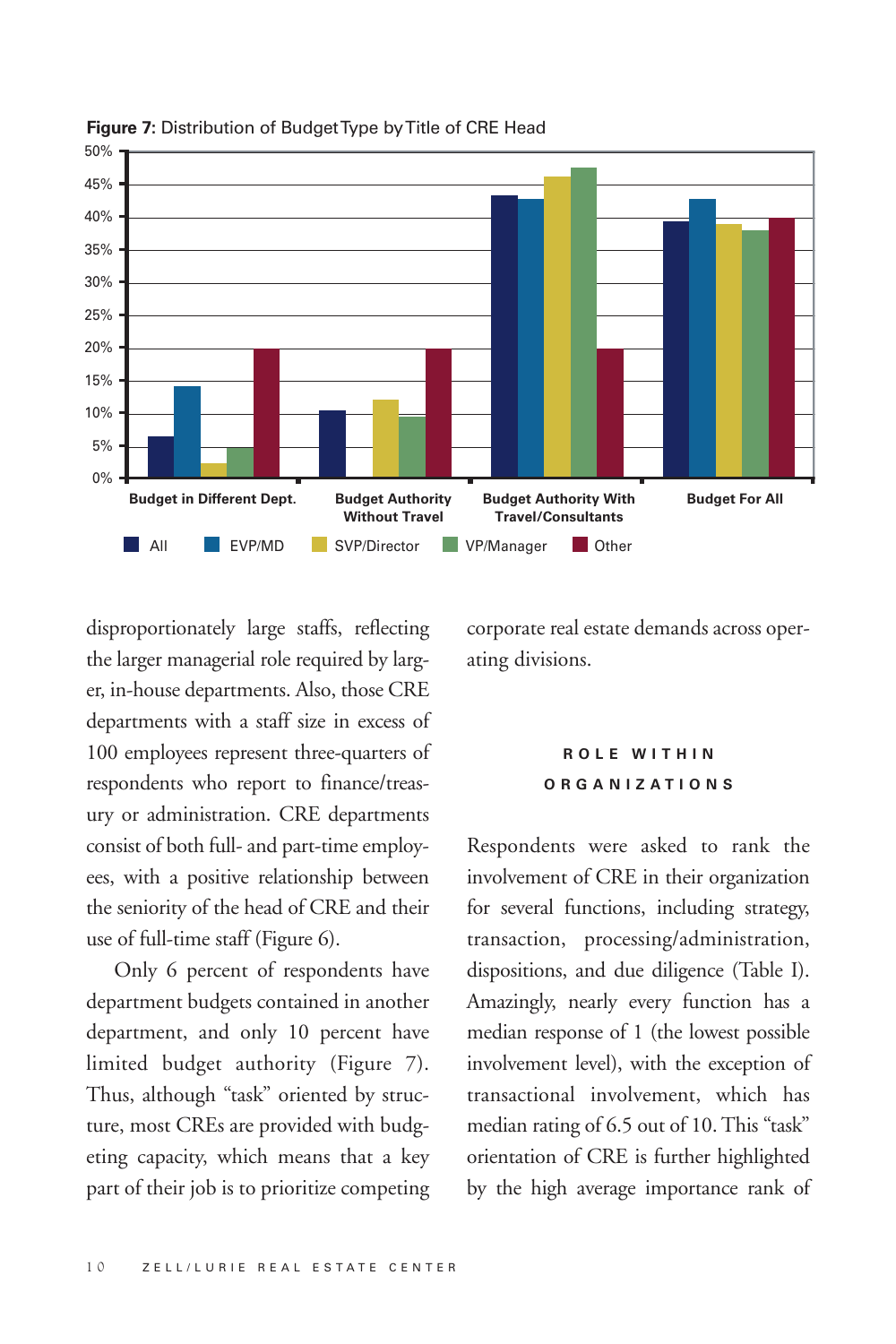|  |  | Table I: Involvement of CRE, by Function |  |  |  |
|--|--|------------------------------------------|--|--|--|
|--|--|------------------------------------------|--|--|--|

|        | <b>Strategic</b> | <b>Consultative</b> | Transactional | Process/<br><b>Admin</b> | <b>Dispositions Due Diligence</b> |
|--------|------------------|---------------------|---------------|--------------------------|-----------------------------------|
| Median | 1.0              | 1.0                 | 6.5           | 1.b                      | 0.5                               |
| Mean   | 2.8              | 2.9                 | 5.0           | 3.5                      |                                   |

### **Table II:** Mean Values for Each Title

|                  | <b>Strategic</b> | <b>Consultative</b> | <b>Transactional</b> | Process/<br><b>Admin</b> |     | <b>Dispositions Due Diligence</b> |
|------------------|------------------|---------------------|----------------------|--------------------------|-----|-----------------------------------|
| MD/EVP           | 1.1              | 1.1                 | 2.3                  | 1.6                      | 2.1 | 1.1                               |
| SVP/Director 2.6 |                  | 2.7                 | 5.3                  | 3.5                      | 3.7 | 3.5                               |
| VP/Manager 4.0   |                  | 4.1                 | 5.5                  | 4.1                      | 4.0 | 3.3                               |
| Other            | 1.8              | 1.8                 | 4.2                  | 2.6                      | 3.8 | 0.8                               |

transactions, dispositions and process/ administration. The lack of strategic involvement is clear from the low ratings for strategic and consultative involvement.

The "task" role of CRE is highlighted by the fact that while 94 percent of respondents play a role in their corporate mergers and acquisitions (M&A) process, only 23 percent are involved from the beginning (that is, from the planning stage); 48 percent are only brought in for due diligence, 14 percent



**Figure 8:** Percent of Respondents Reporting Initial Involvement in Various M&A Stages, by Title of CRE Head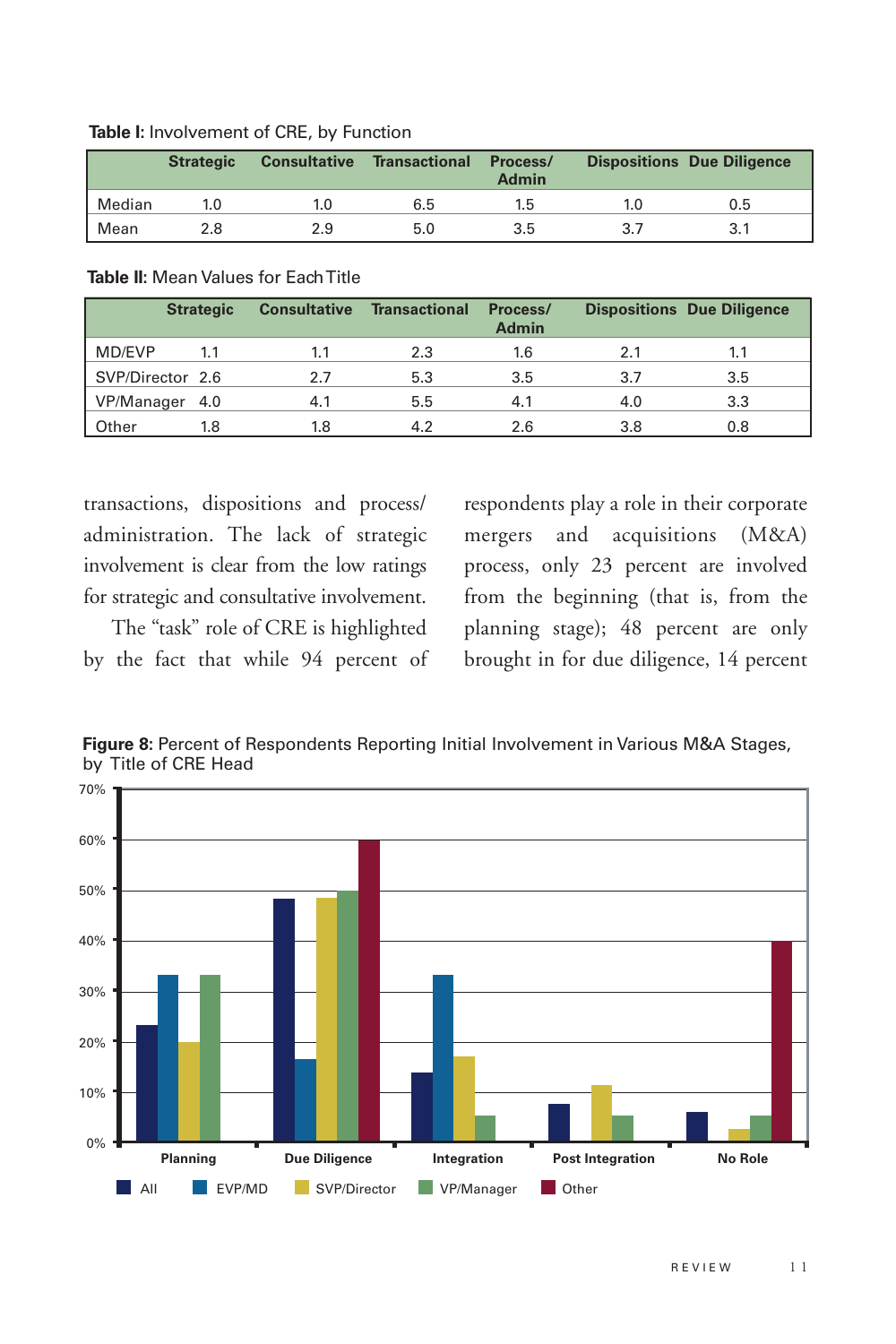

#### Percent of Respondents Reporting Initial Involvement in Various M&A Stages, by Reporting Department

start with integration, and 8 percent start only post-integration (Figure 8). Thus, even though property leases and mortgages are a substantial element in most mergers, CRE involvement generally occurs only after the decision to merge has been made, and frequently only after the deal is done. Not surprisingly, CRE heads at the Executive VP level are disproportionately involved in planning stages. In contrast, 40 percent of the "Other" group have no role in the M&A process. From a reporting perspective, we found a significant relationship between the department to which the head of CRE reports and their role in M&A, with those reporting to finance and administration having the greatest degree of M&A involvement. All FIFMP SUP/Director FUP/Manager<br>
ith integration, and 8 percent start<br>
The<br>
ost-integration (Figure 8). Thus, the title<br>
nough property leases and mort-<br>
departr<br>
re a substantial element in most percent<br>
s, CRE involve

There is a positive relationship between the title of the CRE head and the nature of department objectives (Figure 9). Over 70 percent of the Executive VPs, and 45 percent of Senior VPs, develop department objectives either jointly or with the input of clients. Yet amazingly, only 49 percent of the CRE group set annual department objectives. Thus, while they may control their budget, many CRE groups are merely divisional functionaries. Similarly, only half either have full operating cost information for their global portfolio, or have such a system under development. More than a third have such information for U.S. properties only. Fifteen percent have incomplete information even for the U.S. portfolio. This widespread lack of basic information on the **Planning Due Diligence**<br> **Planning Post Integration** Post Integration No Role<br> **EVP/MD EVP/Director EVP/Manager D** Other<br> **Plance Integration**, and 8 percent start<br> **Plance Integration** (Figure 8). Thus, the title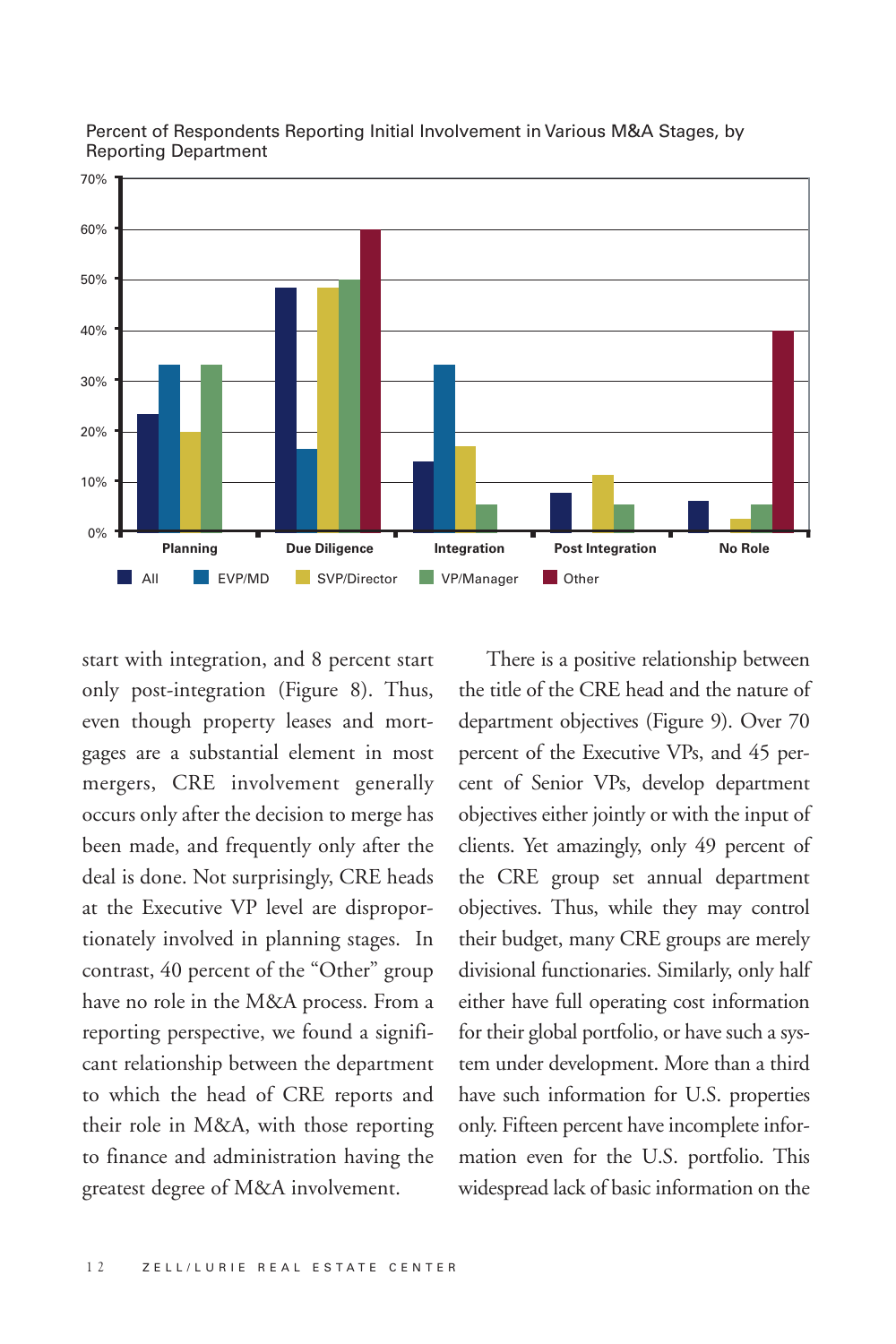largest balance sheet item for major firms in an era of sophisticated reporting is shocking, and remains an area demanding substantial improvement.

Private and smaller companies tend to have much less complete information

about their real estate holdings than their public counterparts (Figure 10), with almost 75 percent of private companies having incomplete portfolio information, versus 44 percent of public firms. Thus, the greater public market scrutiny of assets



**Figure 9:** Distribution of Property Responsibility Level by CRE Title Head



#### Distribution of Property Responsibility Level by Reporting Department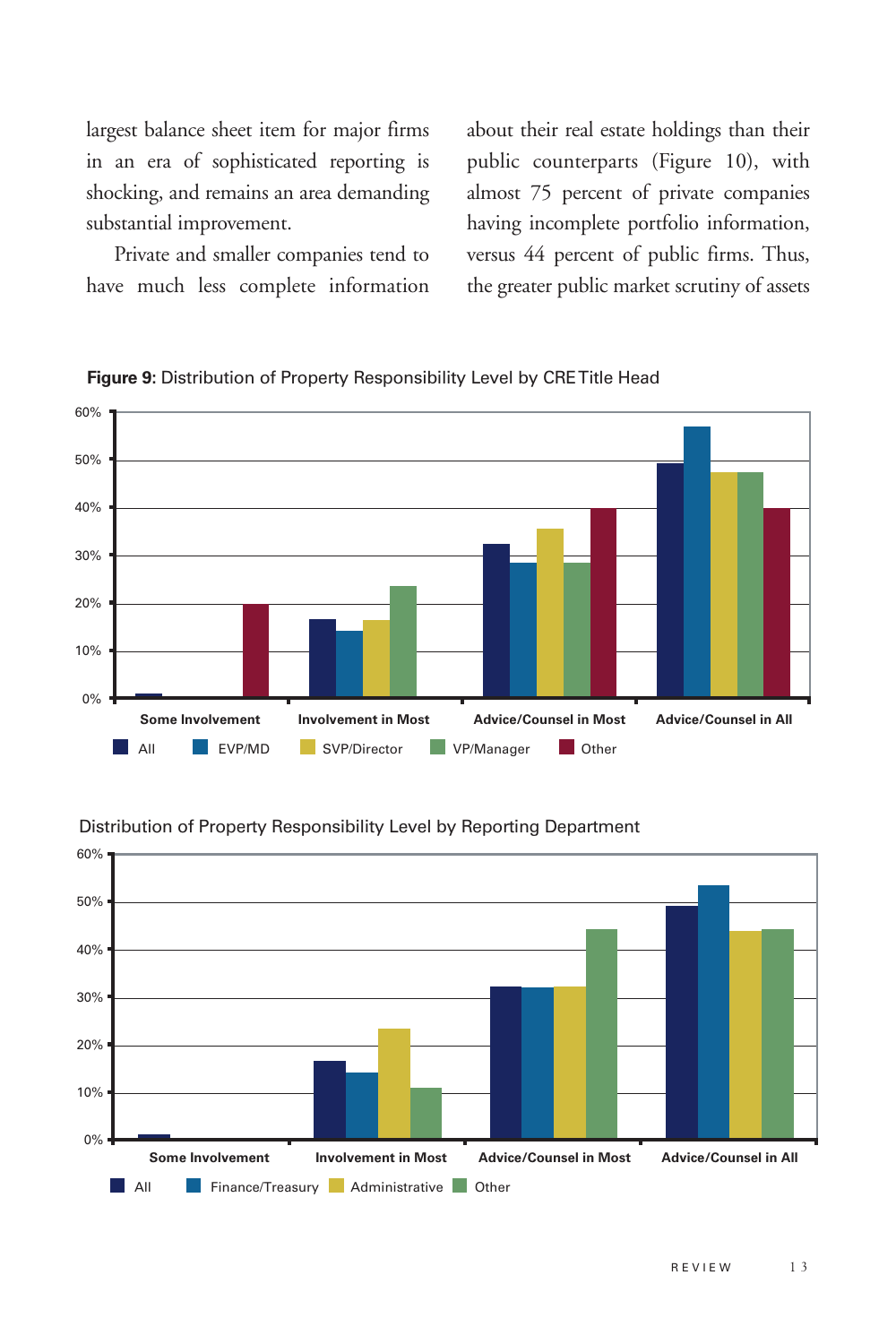

**Figure 10:** Breakdown of Public Company Responses Regarding CRE Information

Breakdown of Private Company Responses Regarding CRE Information



seems to generate more comprehensive asset management systems. We found a modest relationship between corporate officer status and the quality of information. The corporate title group with the highest percentage of incomplete cost information is the "Other" group, reflecting their "wilderness" status at these firms. In contrast, a third of Executive VPs have a database of global costs, which is nearly 10 percent above the average of all groups.

From a reporting perspective, a significantly higher percentage of finance/treasury reports (28 percent) and administration reports (25 percent) have a database of global costs, versus only 11 percent of "Other" reports. Thus, where real estate is viewed as more of a strategic asset, the asset management is far superior.

We also found a modest relationship between executive title and the sophistication of property information (Figure 11).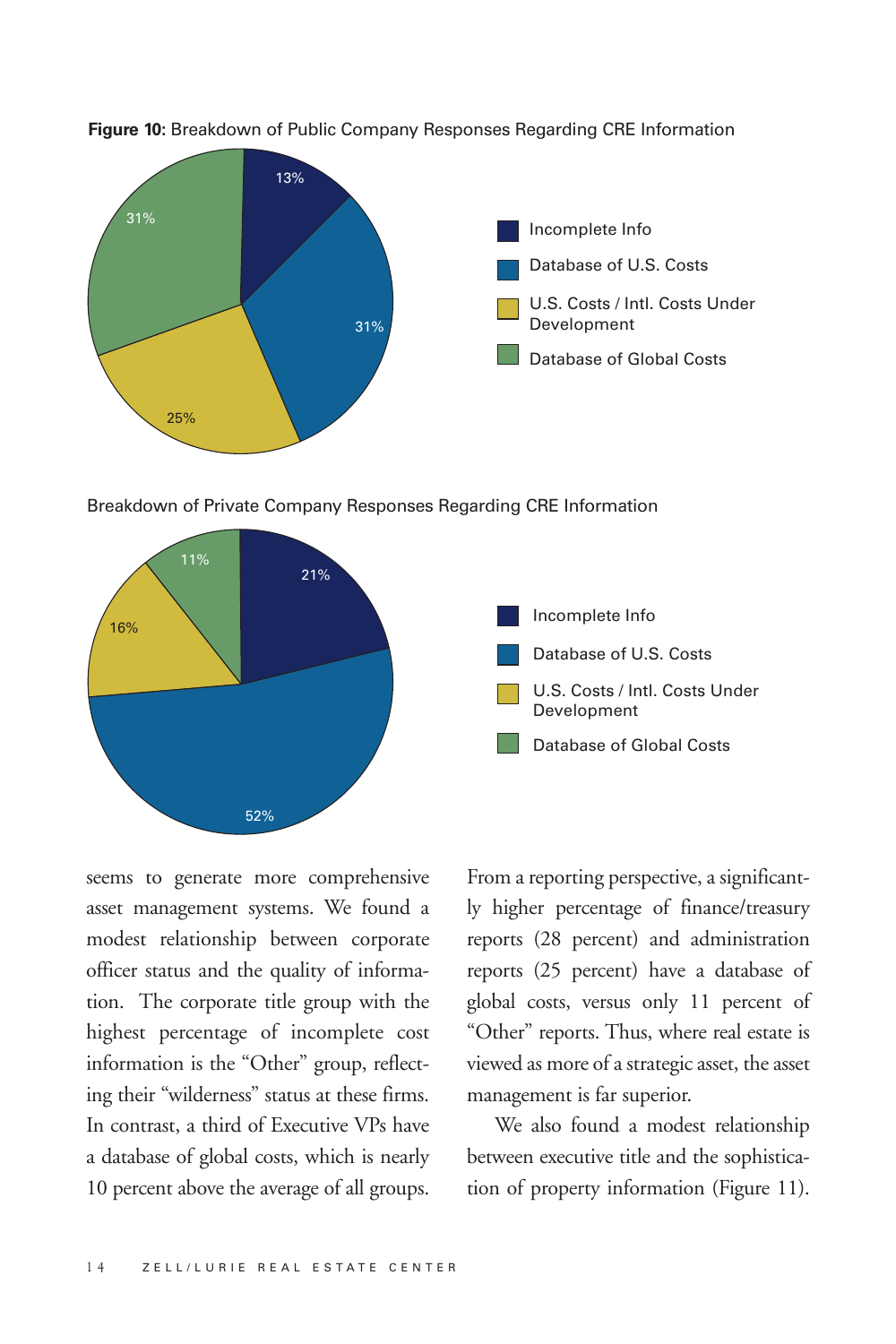Sixty percent of all Executive VP led CRE departments have complete databases of information shared with clients, versus only 21 percent of all respondents (Figure 12). By contrast, 60 percent of the "Other" title group have only basic information,

versus 24 percent of all respondents. Once again, where real estate is viewed as a strategic asset, steps have been taken to properly manage the assets. However, where it is merely transactional in nature, the information is one-off in nature.







Distribution of Level of Operating Cost Information, by Reporting Department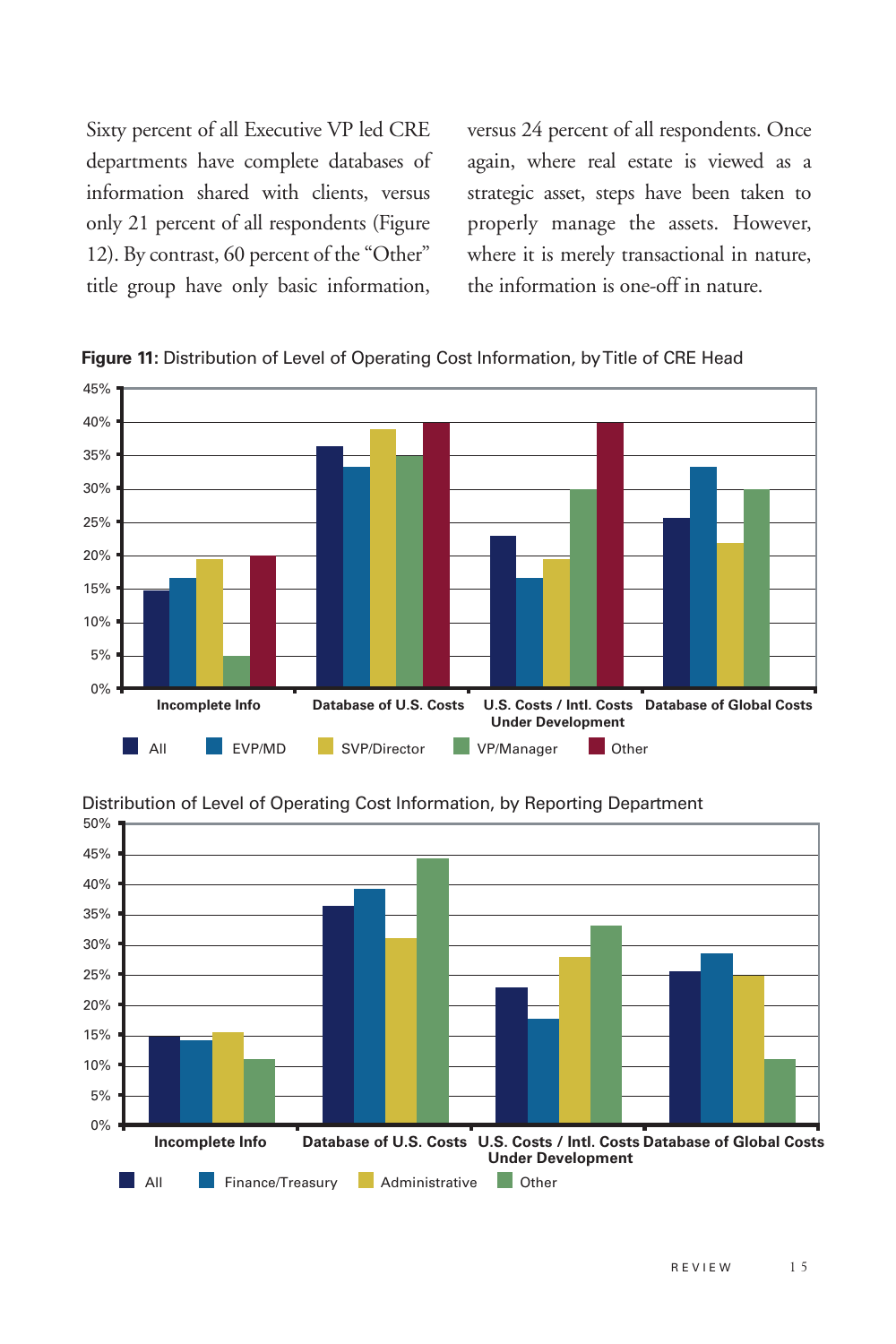

**Figure 12:** Distribution of Property Information, by Title of CRE Head



Distribution of Property Information, by Reporting Department

The key role of transactions for CRE is demonstrated by a third of respondents having well-documented means of completing transactions globally, and welldefined means domestically. Two-thirds of respondents "regularly" analyze portfolio or market trends. Eighteen percent report

do so "occasionally." A staggering 16 percent "never" complete an annual real estate portfolio review. While 20 percent of our respondents have few department metrics, 38 percent have a "dashboard" of balanced scorecard metrics charted at least monthly. All of which underscore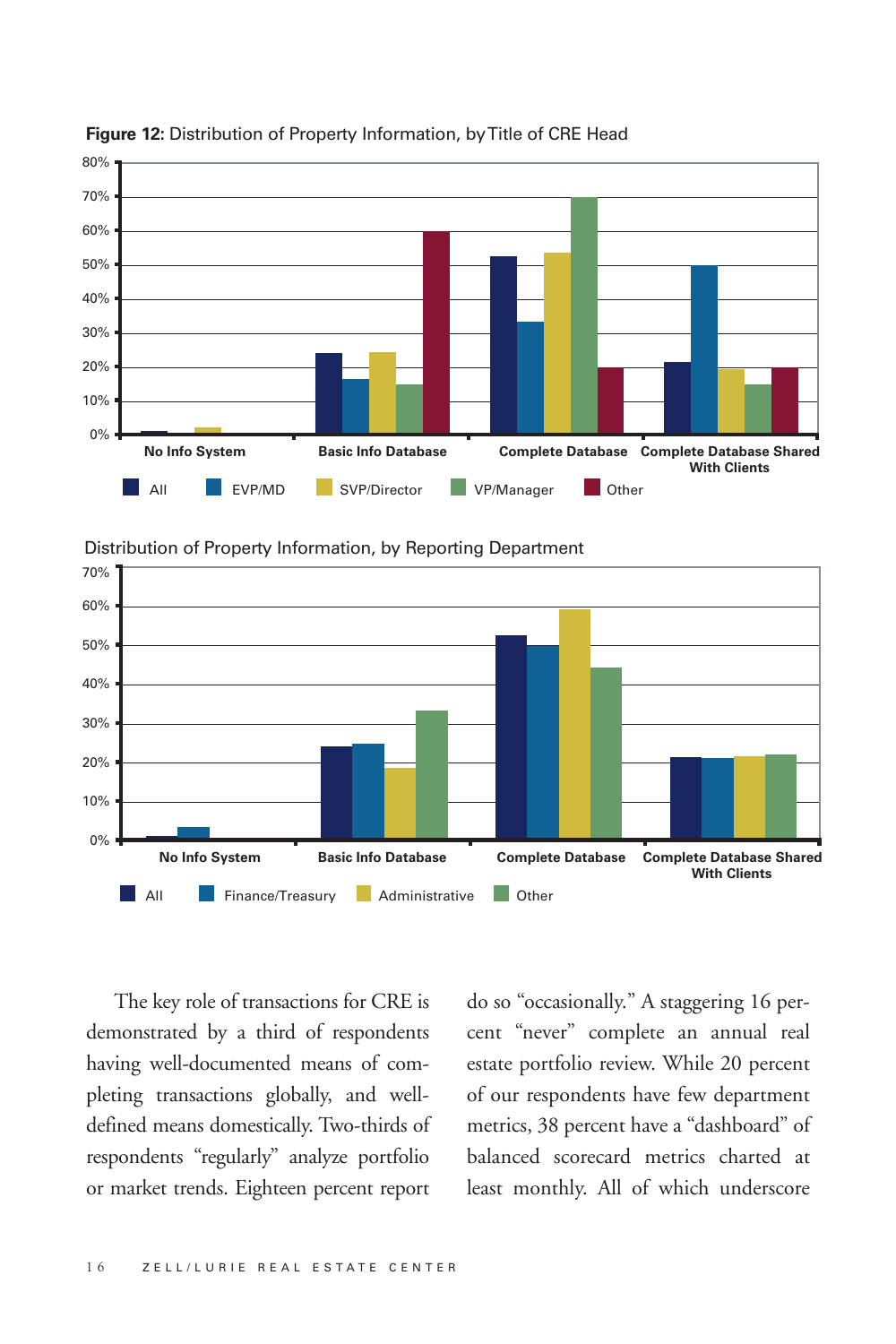





Distribution of Department Metrics, by Reporting Department

the most firms "task," as opposed to "asset," view of CRE.

Eighty-five percent of Executive VPs, and 68 percent of Senior VPs, consistently apply metrics or a have a monthly dashboard of information (Figure 13). Only 40 percent of the "Other" group

(the corporate wilderness inhabitants) have that level of metrics. Sadly, as much as 23 percent of finance/treasury reports have "few metrics." However, the percent of "Other" having a monthly dashboard is even worse. There is no significant relationship between title group and supplier